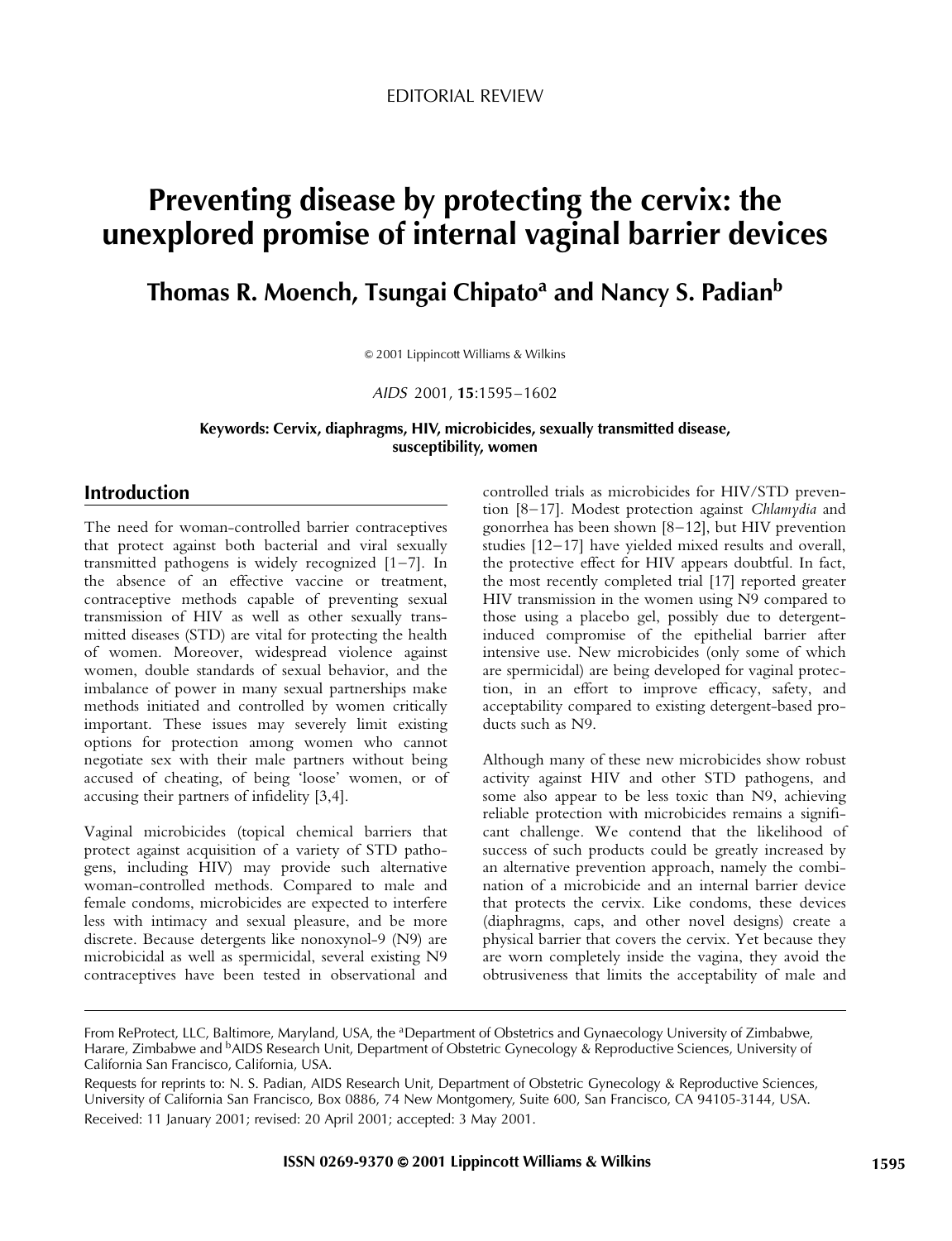female condoms. With microbicide applied on both the cervical and vaginal sides of these devices (as is commonly recommended for contraception in the UK, but not in the USA or other countries), they should offer all the benefits of the microbicide, with additional benefits provided by physical protection of the cervix.

Although internal barrier devices cover the cervix, they do not provide a barrier for most of the vaginal epithelium. Thus, if transmission susceptibility were distributed equally across all epithelial surfaces, internal barrier devices might add only modestly to the protection given by the microbicides with which they were used. However, substantial epidemiological and biological evidence suggests that susceptibility is not evenly distributed, but that the cervix is a site of particularly high susceptibility to HIV and STD transmission. Thus, internal barrier devices that cover the cervix may enhance significantly the protection against HIV and STD that may be provided by microbicides alone. In addition, applying the microbicide to the vaginal side of the barrier may confer vaginal protection as well.

Currently the traditional diaphragm and cervical cap are the only tested and approved internal devices that provide physical protection of the cervix. However, several new barrier methods are under development or at various stages of testing. These method include the Leah's shield (similar to a loose fitting cervical cap made of rubber with a loop for easy removal), the Femcap (also similar to the cervical cap but with a brim designed to fit into the vaginal fornices), the SILCS diaphragm [a new single-size design (SILCS Inc., Tinton Falls, New Jersey, USA) expected to be easier to insert and remove], and disposable diaphragms (some of which may be provided with microbicide preapplied).

# Evidence for the importance of the cervix in acquisition of STD and HIV

#### Cervical infection with bacterial STD

STD facilitate transmission of HIV both by increasing susceptibility among the uninfected, and by increasing the infectiousness among those infected with HIV [\[18\].](#page-6-0) Thus, the role of the cervix in STD susceptibility, and the importance of cervical protection in blocking acquisition of STD, are both relevant to preventing transmission of HIV. Cervicitis is the classic and predominant manifestation of Chlamydia and gonorrhea infection. Both organisms replicate in the cervical columnar epithelium, and are incapable of replication in the squamous epithelium of the vagina. Although these pathogens also infect Bartholin's glands and the urethra, infections at these sites are generally believed to be complications of established cervicitis [\[19,20\].](#page-6-0) Epidemiological evidence of the protective effect of physical coverage of the cervix supports these observations.

Although to date, there have been no experimental studies (i.e., controlled trials) to evaluate the effect of diaphragm use and STD acquisition, there have been several observational studies (case-control or crosssectional designs) that report a protective effect of diaphragms in decreasing susceptibility to STD and associated long-term sequelae. All of the studies compared diaphragm users to non-users, and all used some type of multivariate analysis to control for known cofactors or confounders such as socioeconomic status or age. Although not always specified, in most studies women who used diaphragms used them together with spermicides. Thus, although we cannot separate the protective effect of diaphragms from that conferred by spermicides used alone, this limitation does not affect our fundamental argument that diaphragms used together with microbicides may offer significant protection. Table 1 summarizes these results. Because the majority of these studies were not designed to test the efficacy of the diaphragm as their primary objective, and (as stated above), because they are all observational studies and thus subject to biases inherent in that design, results in the table must be seen as suggestive rather than definitive.

Two cross-sectional studies confirmed a protective effect for diaphragm use among women seen at a STD clinic. Magder et al. [\[9\]](#page-6-0) reported than none of 77 diaphragm users had gonorrhea compared to 20%

Table 1. Observational studies reporting the association between diaphragm use and STD (Diaphragm use versus all other methods).

| Design          | Sample                 | n    | Outcome                                    | Odds ratio        | 95% Confidence<br>interval | Reference |
|-----------------|------------------------|------|--------------------------------------------|-------------------|----------------------------|-----------|
| Cross-sectional | STD clinic             | 5681 | Gonorrhea                                  | 0.8               | Not available              | [9]       |
| Cross-sectional | STD clinic             | 1693 | Gonorrhea                                  | 0.32 <sup>a</sup> | $0.16 - 0.45$              | $[10]$    |
|                 |                        |      | Trichomoniasis                             | 0.24 <sup>a</sup> | $0.12 - 0.48$              |           |
| Case-control    | STD clinic             | 1031 | Gonorrhea                                  | 0.45              | $0.15 - 1.3$               | [11]      |
| Case-control    | Primary health clinics | 538  | Cervical intraepithelial neoplasia II, III | 0.3 <sup>a</sup>  | $0.1 - 0.8$                | $[22]$    |
| Case-control    | STD clinic             | 880  | Pelvic inflammatory disease                | 0.3               | $0.09 - 0.75$              | $[24]$    |
| Case-control    | Hospital               | 3154 | Pelvic inflammatory disease                | 0.4               | $0.2 - 0.7$                | [25]      |

<sup>a</sup>Also significantly protective when compared specifically to condom users.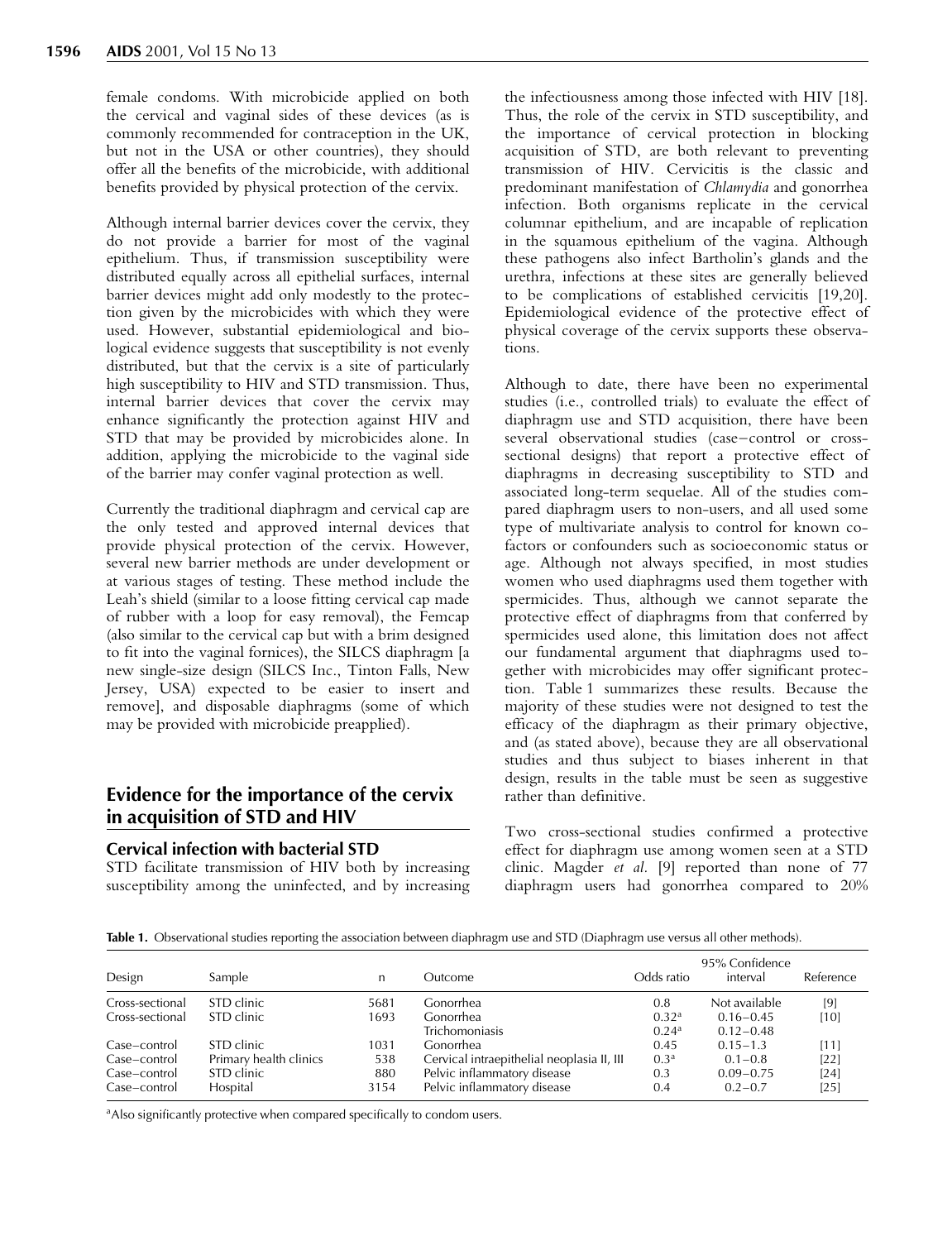among non-users [odds ratio (OR), 0.8]; Rosenberg et al. [\[10\]](#page-6-0) also reported a reduced risk of gonorrhea among diaphragm users [OR, 0.32; 95% confidence interval (CI),  $0.16-0.05$ ]. These results were confirmed in a case $-$ control study conducted by Austin et al. [\[11\]](#page-6-0) comparing women with gonorrhea to other STD clinic attendees without a current infection. Compared to non-users, women who used diaphragms were 55% less likely to have gonorrhea (OR, 0.45; 95% CI, 0.15 $-$ 1.3). Data are more limited regarding the protective effect of diaphragm use against other STD pathogens. In the cross-sectional study mentioned above, Rosenberg et al. [\[10\]](#page-6-0) were also able to consider other STD and detected an OR for diaphragm users of 0.24 (95% CI,  $0.12-0.48$ ) for trichomoniasis and  $0.25$  (95% CI,  $0.05-1.36$ ) for *Chlamydia*. Human papillomaviruses can infect the cervix, vagina, and vulva, but cancer risk is predominantly a result of cervical infection [\[21\]](#page-6-0). Becker et al. [\[22\]](#page-6-0) in a case-control study, detected a decreased risk for cervical intraepithelial neoplasia (CIN) II or CIN III among users of diaphragms (OR, 0.3; 95% CI, 0.1 $-0.8$ ).

Two case-control studies have examined sequelae of STD, specifically pelvic inflammatory disease (PID), as an outcome. Wolner-Hanssen et al. [\[23\],](#page-6-0) comparing women with PID to uninfected women seen at an STD clinic, reported an OR of  $0.3$  (95% CI,  $0.09-$ 0.75) for diaphragm users, and Keleghan et al. [\[24\]](#page-6-0), studying women hospitalized for PID compared to women hospitalized for other reasons, detected a 60% decrease in risk among diaphragm users (OR, 0.4; 95% CI,  $0.2-0.7$ ) controlling for potentially confounding variables.

#### The susceptibility of the cervix to HIV

To date, no studies have examined the protective effect of physical coverage of the cervix and HIV acquisition. However, because of its fragility, frequent compromise by classical STD, and the presence of HIV receptor sites (all of which are discussed below), the cervix is probably more susceptible to HIV than is the vaginal tissue. The importance of the cervix in acquisition of HIV infection is suggested by a recent experiment in which rhesus macaques were infected vaginally with SIV [\[25\]](#page-6-0). Using in situ hybridization to detect SIVinfected cells, the first cellular targets were found to be located in the lamina propria of the columnar endocervical epithelium. These cervical cells were detectably infected by day 3, whereas the vaginal mucosa was not infected until day 12, a time when virus was systemically disseminated. Thus, the cervix appeared to be the site of initial infectious entry. The cervix may also serve as a portal allowing pathogen access to the upper genital tract. Human cervical tissue section explants are easily infectable with HIV, as are uterine and fallopian tube sections [\[26\]](#page-6-0). This suggests that upper tract access may be followed by infectious entry of HIV.

As is apparent from these results and those reported for STD above, overall, there is a consistent indication that the cervix is an important infection site for STD and HIV. Below we review biological mechanisms that may account for these observations.

# Biological plausibility: mechanisms for cervical susceptibility to STD and HIV

#### Cervical infection with viral STD (HSV, SIV, and HIV)

Herpes simplex virus (HSV) is known to affect the cervix, vagina, and external genital skin [\[27\]](#page-6-0). But whereas HSV infects surface columnar epithelial cells of the cervix directly, the susceptible cells of the vagina and skin reside in the deeper parabasilar and intermediate epithelial layers [\[27\]](#page-6-0). Thus, microtrauma may be required to provide access to squamous but not to cervical columnar target cells. In this sense the cervix may be a site of higher susceptibility than vaginal or genital skin, and on theoretical grounds, a cervical barrier might be expected to be protective. However, no studies have been published examining the effect of diaphragms or caps on HSV transmission.

Experiments with the SIV/macaque vaginal transmission model show that the normal genital tract is a substantial barrier to transmission. Ten thousand times more SIV must be inoculated vaginally to achieve reliable transmission than the amount required when the virus is injected into the blood stream [\[28\]](#page-6-0). This suggests that intact genital epithelium is a potent barrier to transmission, particularly as semen from HIVinfected men contains far less infectious virus than used in these experiments [\[29,30\]](#page-6-0). These facts are consistent with clinical and epidemiological observations that disruption of the epithelium is associated with enhanced HIV acquisition. For example, both genital ulcer disease [\[31,32\]](#page-6-0) and trauma (marked by post-coital bleeding) [\[33,34\]](#page-6-0) have been associated with increased HIV risk. Likewise, non-ulcerative, but inflammatory STD [gonorrhea, Chlamydia, trichomoniasis (as discussed above), and bacterial vaginosis] have also been associated with increased HIV susceptibility. (Bacterial vaginosis, although historically considered a noninflammatory disease, is characterized by increased cytokine levels in cervicovaginal secretions [\[35\]](#page-6-0).) These often untreated and highly prevalent disruptions of natural epithelial protective mechanisms are thought, in part, to be responsible for the disastrous pace of the AIDS epidemic in regions such as sub-Saharan Africa [\[36\]](#page-6-0). Although many of these conditions could affect both the cervical and vaginal epithelia, the cervix may be more susceptible than the vagina for reasons reviewed below.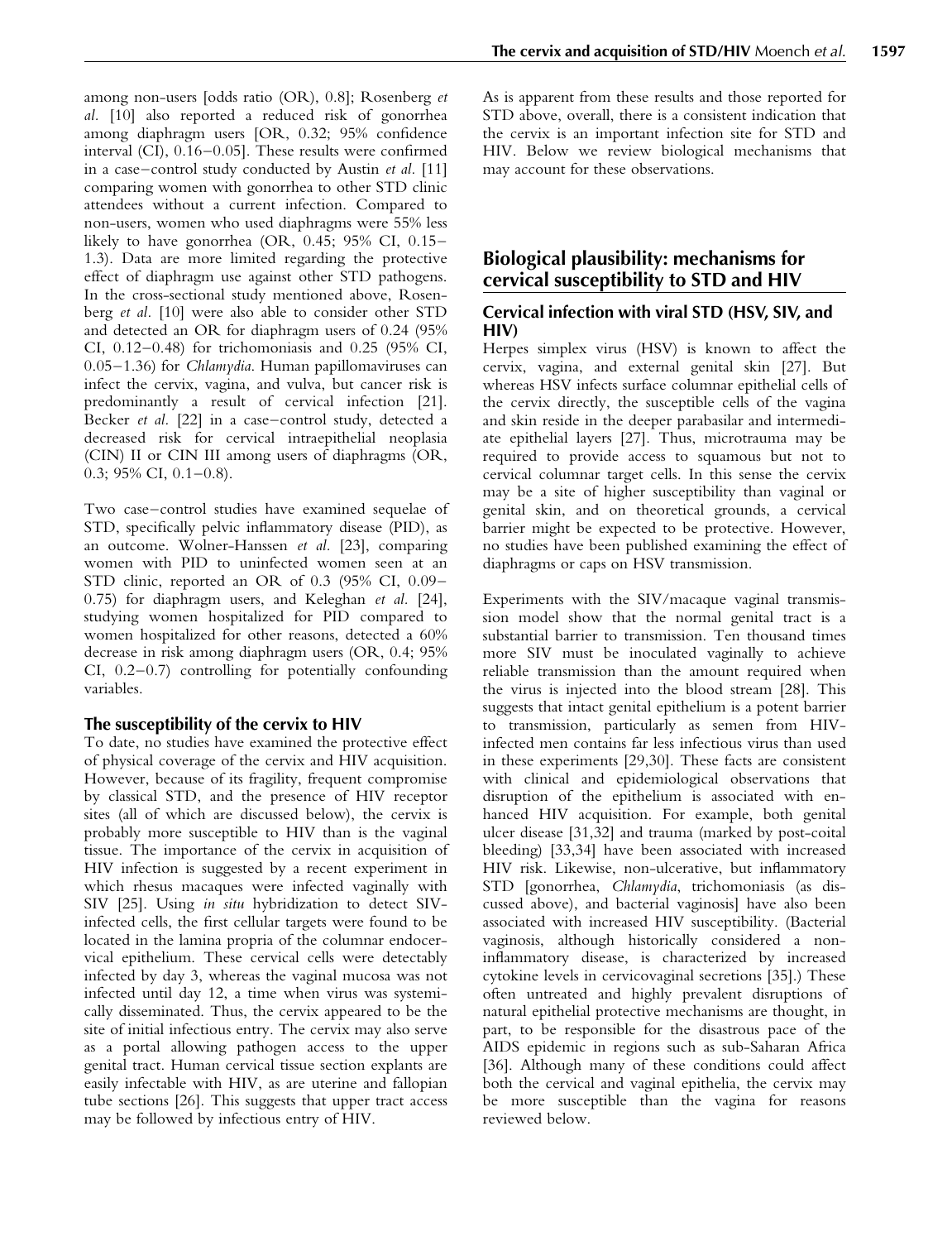#### The cervical epithelium is an easily compromised barrier

The relative fragility of the cervix as compared to the vagina provides evidence that the cervix is a likely site of entry for STD pathogens and HIV. The cervical columnar epithelium extending from the endocervical canal out to the transitional zone is much thinner than vaginal epithelium. Throughout this region the epithelium consists of only a single layer of columnar cells. It is consequently more easily damaged than the thicker  $(30-45 \text{ cells thick})$  stratified squamous epithelium of the vagina [\[37\]](#page-6-0). This cervical fragility is evident during pelvic examination, where the cervix may be friable (bleeding easily after gentle contact with a cotton swab), particularly when cervical ectopy is present. Ectopy is a common physiological condition in which the columnar epithelium extends well out onto the face of the cervix, and is thereby exposed to trauma from intercourse and contacts pathogens in semen. Ectopy has been reported to be strongly associated with HIV infection (OR, 5.0;  $P = 0.007$ ) [\[38\]](#page-6-0). Ectopy is particularly common in adolescents. This biological phenomenon, in addition to other behavioral factors, probably contributes to increased risk for HIV and other STD [\[39\]](#page-6-0) among this age group. Oral contraceptives have also been associated with ectopy, and are also associated with erythema and edema of the zone of ectopy, thereby increasing mucosal fragility further and thus probably increasing susceptibility to a range of pathogens [\[40\]](#page-6-0). Bleeding ectopy (friability) is very common in some populations, for example, a prevalence of 26% was reported in a study of 257 consecutive women seen at a maternal and child health clinic in India [\[41\]](#page-6-0).

In contrast, vaginal epithelium is rarely friable except in pathological inflammatory conditions, such as frankly ulcerative STD. Thus, damage to mucosal epithelia, whether traumatic or infectious, may enhance STD/ HIV transmission by compromising what is otherwise a significant barrier against infection and providing access to deeper cells. Because the cervix is likely more susceptible to damage, a high priority should be placed on protecting it both from traumatic damage and from direct exposure to pathogens.

#### Uterine peristalsis rapidly exposes the upper reproductive tract by aspirating vaginal fluids

The tissues of the upper genital tract are susceptible to classical STD [\[42\]](#page-6-0) and have recently been shown to be susceptible to HIV also [\[26\].](#page-6-0) Although the endocervical mucus `plug' has generally been assumed to be a substantial barrier to the uptake of vaginal fluids into the upper genital tract, this view is no longer tenable. Many investigators have reported that sperm and immotile particles deposited in the vagina are rapidly transported to the fallopian tubes and peritoneal cavity [\[43,44\]](#page-6-0). Over the past decade extensive sonographic evidence generated by multiple investigators has shown

that the uterus continuously undergoes peristaltic contractions, predominantly directed from cervix to fundus, and peaking in amplitude and frequency at ovulation [\[45\]](#page-6-0). Recent observations show that these contractions are functional, actually aspirating fluids out of the vagina [\[46,47\]](#page-6-0). Scintigraphy after vaginal deposition of a radiolabeled particle suspension shows ascent within a few minutes of being placed in the vagina [\[46\]](#page-6-0). Transport is preferential into the fallopian tube that serves the side on which ovulation had occurred, suggesting that uterine peristaltic transport of vaginal fluid is a highly regulated, fertility-enhancing, physiological mechanism [\[46\].](#page-6-0) Other experiments have independently confirmed these results, by sonographic documentation of uterine ascent of intravaginal deposited sonographic contrast medium [\[47\]](#page-6-0). Moreover, peristalsis has been documented to carry fluids all the way to the peritoneum [\[46\]](#page-6-0), which is patrolled by macrophages and lymphocytes, obvious targets for HIV.

This rapid upward transport of fluid deposited in the vagina may be an important process not only in transporting sperm to enhance fertility, but also in transporting STD pathogens such as Chlamydia, gonorrhea, and HIV to the endocervix, upper genital tract, and peritoneum. Furthermore, peristaltic transport by the uterus markedly reduces the time available for a microbicide to mix with and inactivate pathogens in semen rubbed or pooled against the cervix. Thus, protecting the cervix and upper genital tract may be difficult using microbicides aimed at blocking pathogens only in the vagina.

#### HIV-specific receptor sites are present on the surface of the cervix

The columnar cervical epithelium also harbors receptors implicated in HIV acquisition. CD4-positive cells are susceptible to HIV, and once infected, may also act as mobile cellular vectors. Recent data show that CD4 positive cells are rarely found in the vaginal lumen, but are easily detected in the endocervical lumen, and are also present on the surface of the ectocervix [\[48\].](#page-6-0) CCR5, a chemokine receptor that serves as a critical co-receptor for HIV is expressed on cells in the female genital tract. Expression of CCR5 is much higher in the cervix than in the vagina  $[49-51]$ . Except in rare cases with infection or inflammation, CCR5 was never observed in the epithelial layer of the vagina, rather, it was found only in subepithelial tissue [\[49\]](#page-6-0). In contrast, CCR5 is abundant within the superficial epithelium of the endocervix and transformation zone [\[49\]](#page-6-0). Finally, Fc-gamma receptors have been postulated to play a role in (antibody-coated) HIV entry into cells that express these receptors, especially dendritic cells. Fc receptor expression shows preferential cervical distribution, strongly predominating at the transitional zone (between columnar and squamous epithelium) [\[52\]](#page-6-0).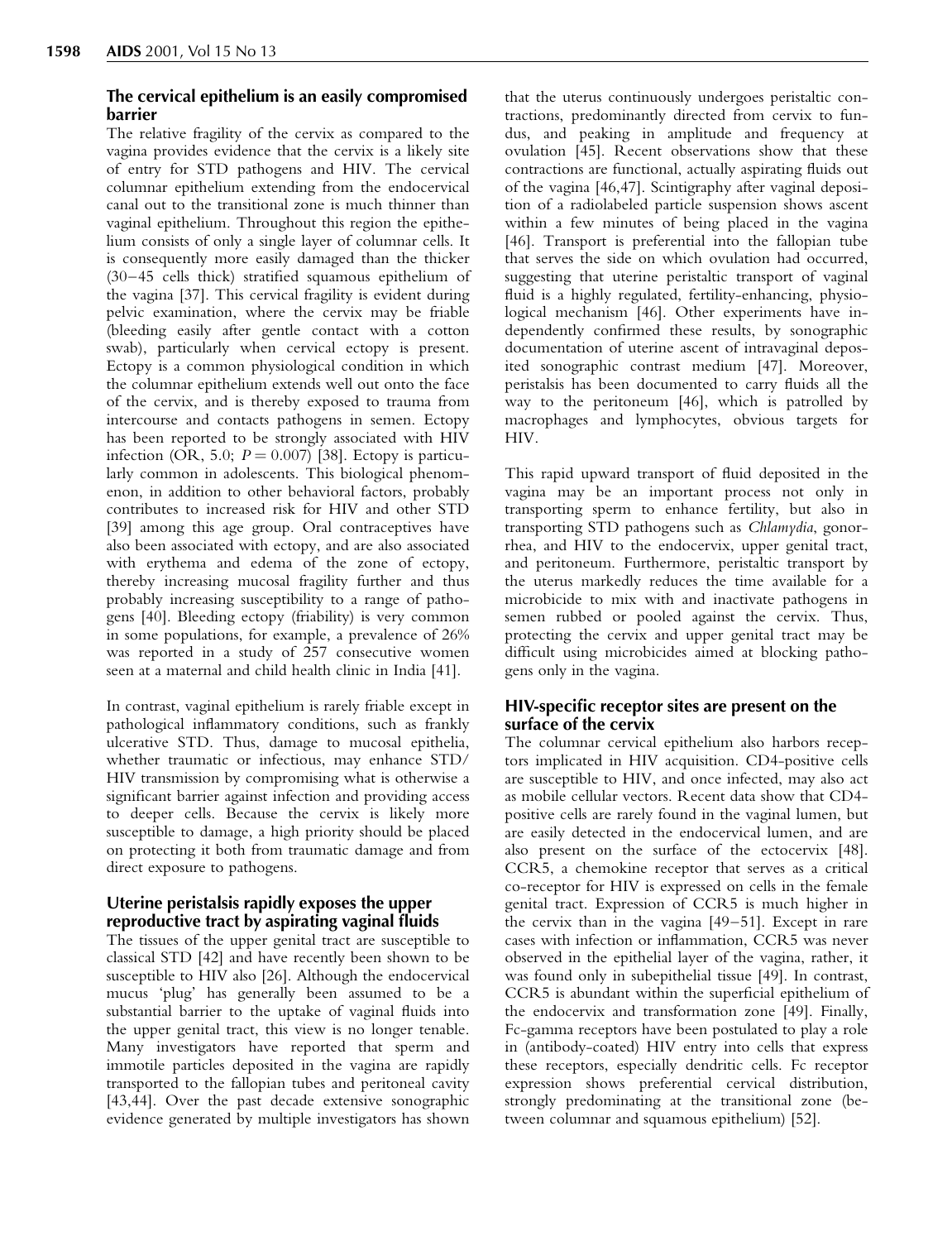# Conflicting evidence of the importance of the cervix in acquisition of HIV

The above considerations all suggest that the cervix may be a key site for HIV transmission. However, there are also data that do not support the importance of the cervix in acquiring HIV. In the SIV/macaque model, removal of the cervix long before vaginal inoculation did not decrease the efficiency of transmission, clearly showing that transmission can occur across the vaginal epithelium [\[53\]](#page-6-0). Moreover, unlike the findings of Zhang et al. [\[25\]](#page-6-0) described above, Miller et al. [\[54\]](#page-7-0) found SIV-infected cells soon after infection not only in the cervix, but also in the stratified squamous epithelium of the vagina. Dendritic cells in the vaginal epithelium are thought to be important in early SIV uptake and transmission events in this model. Finally, in parallel with the monkey data, HIV has been acquired vaginally by women who have had hysterectomies [\[55\]](#page-7-0).

Unfortunately, these observations have been interpreted to mean that the cervix must not be a site of increased susceptibility compared to the vaginal epithelium. Yet these studies do not model the increased susceptibility of the cervix that is a likely result of STD or coital trauma (factors intentionally avoided in the model, but frequently present in women; see above). Furthermore, experiments with HIV inoculation in chimpanzees provide opposing evidence. In the chimpanzee, an inoculum containing a very small number of infectious units (300 HIV-infected cells), transmitted infection when inoculated into the endocervical canal [\[56\]](#page-7-0). The relevance of these chimpanzee endocervical inoculations has been questioned on the supposition that semen will not have access to this site [\[54\]](#page-7-0). However, as reviewed above  $[43-47]$ , there is strong evidence that vaginal fluids are indeed aspirated to the upper tract. Likewise, cervical ectopy commonly exposes cervical columnar epithelium to the vaginal environment. Thus, while it is clear that HIV transmission probably can occur in the vagina (and probably also at the introitus), the majority of transmission events may still occur at the cervix and upper tract. Although, the negative evidence cited above demonstrates that the cervix is not necessary for transmission, it does not disprove the hypothesis that the cervix is a site of disproportionate susceptibility in women.

# Lessons for STD/HIV prophylaxis from contraceptive data

The contraceptive literature provides strong evidence that in actual human use, cervical barrier devices significantly increase the contraceptive efficacy of spermicides. The most recent published data [\[57\]](#page-7-0) show that the risk of pregnancy in women using spermicide alone is 60% higher than the rate observed using spermicide with a diaphragm, even when adjusted for age, marital status, and income (factors associated with contraceptive reliability, and also with likelihood of using diaphragms). Although contraceptive failures of spermicides used alone are often due to user failure (lack of consistent and correct use) some failures are intrinsic to the method.

The spermicides used in most trials contain more than 100 times the concentration and total dose needed to inactivate all enveloped viruses and sperm in an ejaculate [\[58\]](#page-7-0). How can spermicides of this potency fail to contracept? It is likely that failures are caused by short contact times between semen and spermicide, inadequate distribution of the spermicide before ejaculation, rapid contact between the ejaculate and freshlysecreted cervical mucus that is not yet impregnated with spermicide, and/or by aspiration of semen into the upper genital tract. All of these contraceptive method-failure modes would be reduced significantly or eliminated by a cervical barrier device that also delivered, distributed, and positioned the spermicide more reliably.

The failure modes listed above may also be relevant to microbicide failure to inactivate pathogens. Distribution, mixing, and contact time may be inadequate, and the upper tract may be exposed. Hence we believe use of cervical barriers with microbicides will probably result in similar reductions in method failures for STD/ HIV prevention to that well documented for contraceptive spermicides.

All microbicides must somehow be delivered to and distributed in the vagina. Thus, they require the use of some kind of applicator. One simple method of application is finger placement, which is possible with suppositories, foaming tablets, films, and sponges. This simplicity is undeniably advantageous, but not altogether reliable, because films, suppositories, and tablets can slip off the inserting finger without the user's knowledge, leading to improper placement or even failure to insert. Most other vaginal products require the use of an applicator that helps insure the spermicide is deposited well inside the vagina, near the cervix. Diaphragms and caps can themselves be the applicator, and would help assure proper placement of a microbicide near the cervix. Moreover, barrier devices can provide the added benefits of improved distribution to both the cervical and vaginal epithelium, and enhanced microbicide retention.

We predict that any microbicide will give higher efficacy for both contraception and disease prevention if it is used with an internal barrier that protects the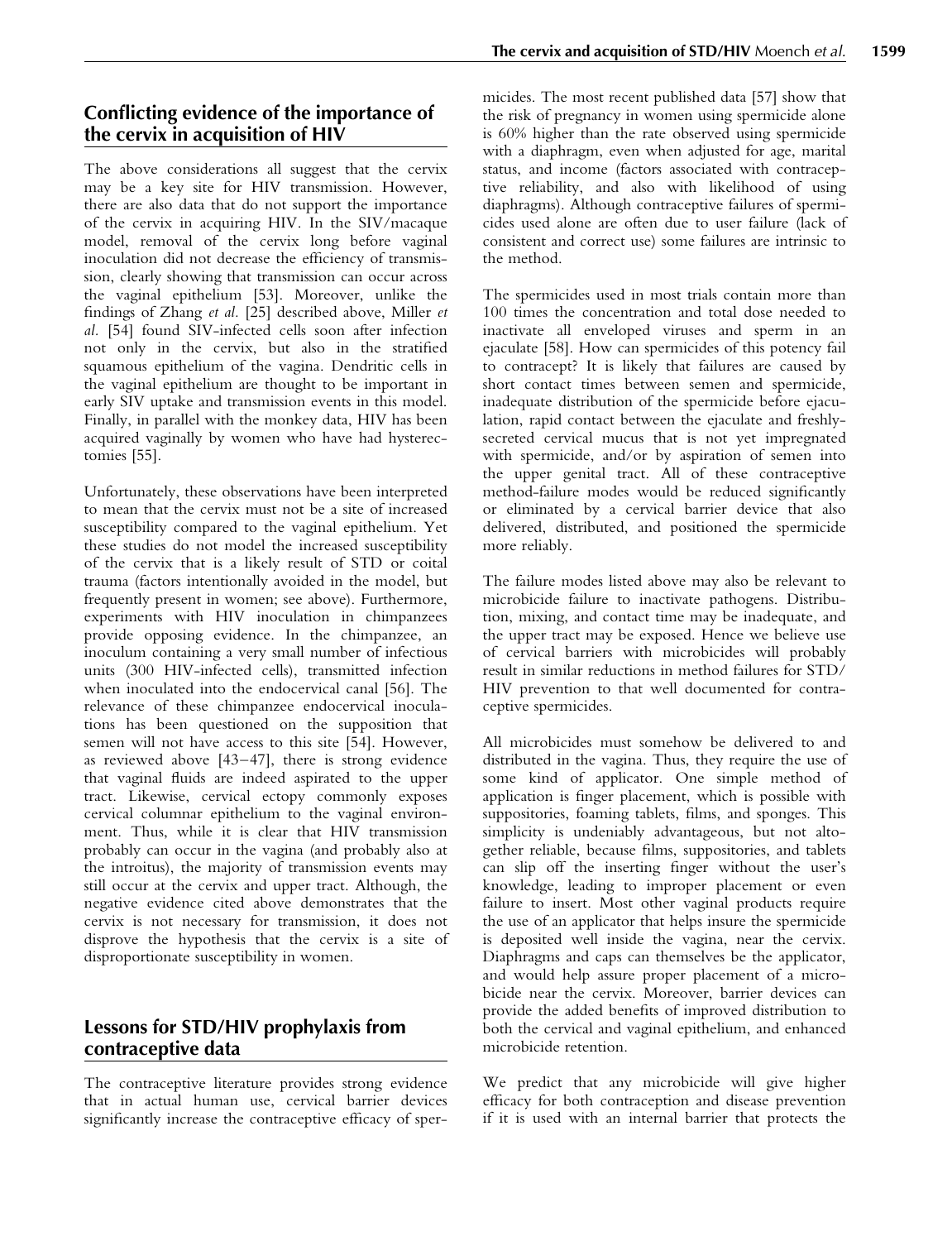<span id="page-5-0"></span>cervix. The microbicide should not only be applied on the cervical side as has been traditional for contraceptive use, but also on the vaginal side of the device to mix directly with semen and help protect the vaginal epithelium. Nevertheless, in spite of its potential efficacy, as with any new method of prevention, its efficacy will only be as good as its use, which is ultimately determined by acceptability.

#### Acceptability of the diaphragm, cervical cap, and female condom

Diaphragms and caps are perceived by some as having low acceptability because they are currently used by a very small proportion of contracepting women. Diaphragms were once much more widely used, but were supplanted by oral contraceptives that offered higher contraceptive reliability and the convenience of a noncoital method. To date, the few studies that have assessed the acceptability of the diaphragm among women allowed participants to choose from a range of products  $[59-61]$ , anywhere from  $1-20%$  of women chose the diaphragm depending on the study. However, the message used to promote the diaphragm was not standardized, and due to lack of data, statistics regarding STD and HIV prevention could not be provided. In general, women who chose the diaphragm reported a higher frequency of intercourse than women who chose other methods and cited safety and freedom (the fact that use was under their control and did not require male sex partner negotiation) as being factors significantly associated with their choice [\[59,60\]](#page-7-0).

No studies have been done assessing acceptability of internal barrier devices among male partners. However, in a recent contraceptive trial [\[62\]](#page-7-0), only 10 out of 398 participants using diaphragms noted that their partner could feel the device during intercourse. This suggests that acceptability by men will probably be high, and that diaphragms are relatively unobtrusive in use.

These data bode well for the acceptance of the diaphragm among high-risk women. Another study [\[61\]](#page-7-0) found that women who chose diaphragms were older and better educated than women who chose the pill and were more likely than intra-uterine device users to opt for spaced as opposed to limited births. Among those who did choose diaphragms,  $50-60\%$  of women continued use after 6 months of follow-up, although researchers concluded that this was in part due to the message and training about diaphragm use given by providers. It seems likely that today, in the presence of the HIV and STD epidemics, the attractiveness of diaphragms, caps, and other newer methods that may be easier to use would increase substantially if clinical trials demonstrated that they help to protect against disease. The added benefit of these devices as reversible methods of pregnancy control may also contribute to their attractiveness. In addition, the

acceptability of the female condom  $[63-65]$ , a device more cumbersome and obtrusive than the diaphragm, clearly suggests that internal barrier devices would be more acceptable if their disease-preventive efficacy were proven. Finally, the costs of diaphragms, or other similar devices, will probably be substantially lower than the cost of female condoms, and perhaps not much more expensive than male condoms as reusable devices last for 3 years, thus, with typical coital frequencies  $[66]$ ,  $200-300$  acts of intercourse. As far as we are aware, no published data on diaphragm acceptability are available from those countries hardest hit by HIV/AIDS. However, studies that should provide additional data on diaphragm acceptability and use are currently underway in Zimbabwe and in Kenya.

#### **Conclusions**

To our knowledge, no studies of the HIV preventive capabilities of internal barrier devices have been published, are ongoing, or are planned and funded. Clinical, epidemiological and biological evidence strongly support the hypothesis that combining a microbicide with such a barrier will enhance protection. Direct tests of this hypothesis with controlled trials are well justified and should be a high priority.

#### Acknowledgements

The authors thank R. Cone, Johns Hopkins University, for reviewing the manuscript.

Sponsorship: Supported by NIH/NIAID (PO1 AI45967) and CONRAD and CDC (CSA 99-269).

### References

- 1. Cates W, Stone KM. Family planning, sexually transmitted diseases and contraceptive choice: A literature update-Part II. Fam Plann Perspect 1992, 24:122-128.
- 2. Stein ZA. Editorial: HIV prevention: An update on the status of methods women can use. Am J Public Health 1993, 83: 1379±1382.
- 3. Elias CL Heise L. The development of microbicides: A new method of HIV prevention for women. Working Paper No. 6. Washington, DC: The Population Council; 1993.
- 4. Stein ZA. Editorial: The double bind in science policy and the protection of women from HIV infection.  $Am + P$ ub Health 1992, 82:1471-1472.
- 5. Butler D. WHO widens focus of AIDS research. Nature 1993, 366:293.
- 6. Altman LK. The doctor's world: new strategy backed for fighting AIDS. The New York Times 1993, 2 November.
- 7. Center for Women Policy Studies. Women-controlled protection against AIDS and STDs. Information packet. Washington, DC: Center for Women Policy Studies; 1993.
- 8. Niruthisard S, Roddy R, Chutivongse S. Use of nonoxynol-9 and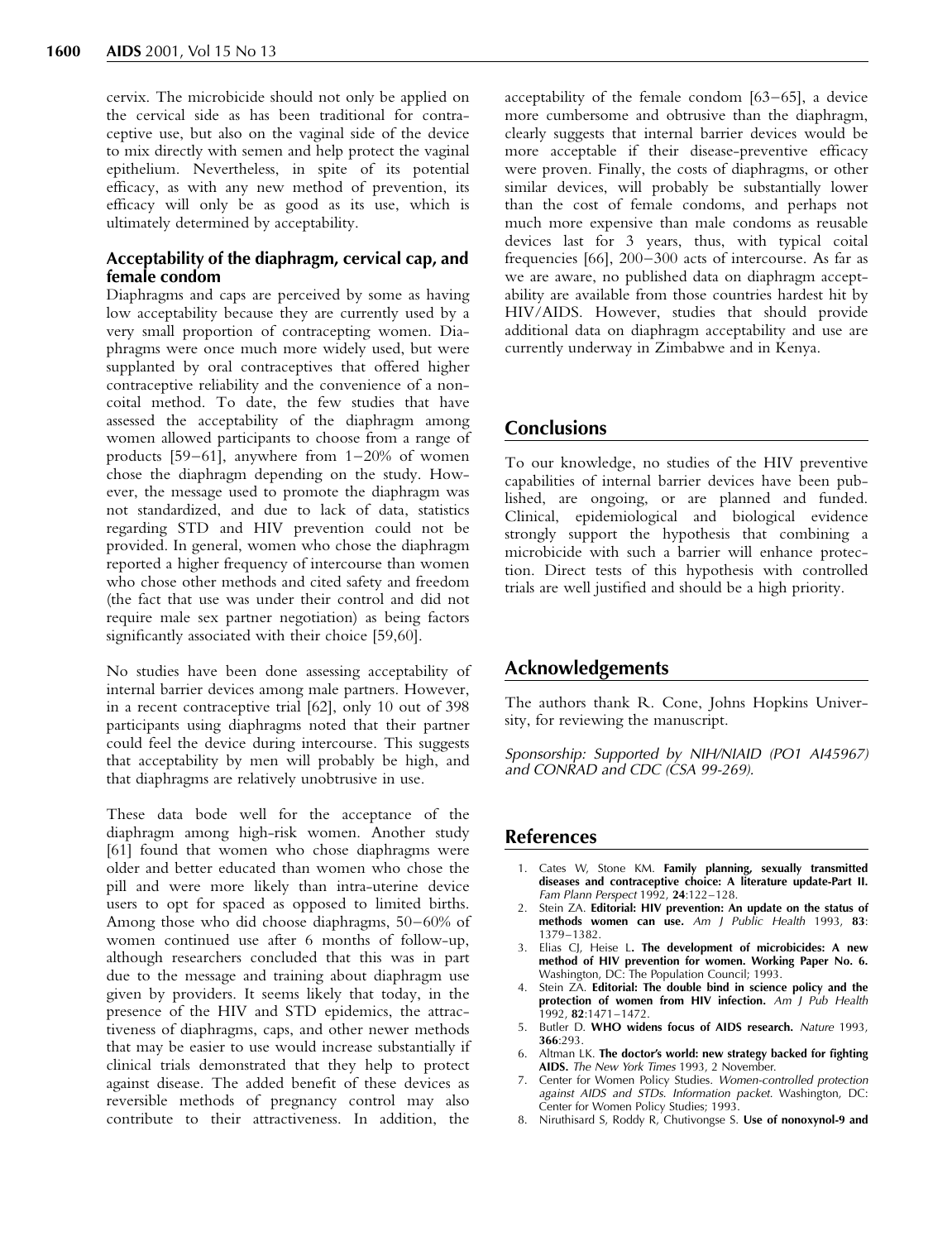<span id="page-6-0"></span>reduction in rate of gonococcal and chlamydial cervical infections. Lancet 1992,  $339:1371-1375$ .

- 9. Magder LS, Harrison HR, Ehret JM, Anderson TS, Judson FN. Factors related to genital chlamydia trachomatis and its diagnosis by culture in a sexually transmitted disease clinic. Am J Epidemiol 1988, 128:298-308.
- 10. Rosenberg MJ, Davidson AJ, Chen JH, Judson FN, Douglas JM. Barrier contraceptives and sexually transmitted diseases in women: a comparison of female-dependent methods and condoms. Am J Public Health 1992, 82:669-674.
- 11. Austin H, Louv WC, Alexander WJ. A case-control study of spermicides and gonorrhea. JAMA 1984, 251:2822-2824.
- 12. Niruthisard S, Roddy RE, Chutivongse S. Use of nonoxynol-9 and reduction in rate of gonococcal and chlamydial cervical infections. Lancet 1992,  $3\overline{3}9:1371-1375$ .
- Roddy RE, Zekeng L, Ryan KA, Tamoufe U, Weir SS, Wong EL. A controlled trial of nonoxynol 9 film to reduce male-to-female transmission of sexually transmitted diseases.  $N$  Engl J Med 1998, 339:504-510.
- 14. Kreiss J, Ngugi E, Holmes K, et al. Efficacy of nonoxynol-9 contraceptive sponge use in preventing heterosexual acquisition of HIV in Nairobi prostitutes. JAMA 1992, 268:477-482.
- 15. Weir S, Roddy R, Zekeng L, Feldblum PJ. Nonoxynol-9 use, genital ulcers, and HIV infection in a cohort of sex workers. Genitourin Med 1995, 71:78-81.
- Zekeng L, Feldblum PJ, Oliver RM, Kaptue L. Barrier contraceptive use and HIV infection among high-risk women in Cameroon. AIDS 1993, 7:725-731.
- 17. Van Damme L. Advances in topical microbicides. XIII International Conference on AIDS. Durban, July 2000 [abstract P104].
- 18. Gosskurth H, Gray R, Hayes R, Mabey D, Wawer M. Control of sexually transmitted diseases for HIV-1 prevention: understanding the implications of the Mwanza and Rakai trials. Lancet 2000, 355:1981±1987.
- 19. Stamm WE. Chlamydia trachomatis infections of the adult. In Sexually Transmitted Diseases. Edited by Holmes KK, Sparling PF, Mardh PA, et al. New York: McGraw Hill; 1999:407-422.
- 20. Hook EW III, Handsfield HH. Gonococcal infections in the adult. In Sexually Transmitted Diseases. Edited by Holmes KK, Sparling PF, Mardh PA, et al. New York: McGraw Hill; 1999: 451±466.
- 21. Kivia NB, Koutsky LA, Paavonen J. Cervical neoplasia and other STD-related genital tract neoplasias. In Sexually Transmitted Diseases. Edited by Holmes KK, Sparling PF, Mardh PA, et al. New York: McGraw Hill; 1999:811-831.
- 22. Becker TM, Wheeler CM, McGough NS, et al. Contraceptive and reproductive risks for cervical dysplasia in southwestern Hispanic and non-Hispanic white women. Int J Epidemiol 1994, 23:913±922.
- 23. Wolner-Hanssen P, Eschenbach DA, Paavonen J, et al. Decreased risk of symptomatic chlamydial pelvic inflammatory disease associated with oral contraceptive use. JAMA 1990, 263:54-59.
- 24. Kelaghan J, Rubin GL, Ory HW, Layde PM. **Barrier-method** contraceptives and pelvic inflammatory disease. JAMA 1982, 248:184±187.
- 25. Zhang Z-Q, Schuler T, Zupacic M, et al. Sexual transmission and propagation of SIV and HIV in resting and activated CD4+ T **cells.** Science 1999, 286:1353–1357
- 26. Howell AL, Edkins RD, Rier SE, et al. Human immunodeficiency virus type 1 infection of cells and tissues from the upper and lower human female reproductive tract. J Virol 1997, 71: 3498±3506.
- 27. Hirsch M. Herpes simplex virus. In Principles and Practice of Infectious Diseases. Edited by Mandell GL, Douglas RG, Bennett JE. New York: Churchill Livingston; 1990:1144-1152.
- 28. Sodora DL, Gettie A, Miller CJ, Marx PA. Vaginal transmission of SIV: Assessing infectivity and hormonal influences in macaques inoculated with cell-free and cell-associated viral stocks. AIDS Res Hum Retroviruses 1998, 14 (suppl 1):S119-S123.
- 29. Vernazza PL, Eron JJ, Fiscus SA. Sensitive method for the detection of infectious HIV in semen of seropositive individuals. J Virol Methods 1966, 56:33-40.
- 30. Vernazza PL, Gilliam BL, Dyer J, et al. Quantification of HIV in semen: correlation with antiviral treatment and immune status. AIDS 1997, 11:987-993.
- 31. Farrell N, Windsor I, Becker P. HIV-1 infection among heterosexual attenders at a sexually transmitted diseases clinic in Durban. S Afr Med J 1991,  $80:17-20$ .
- 32. Figueroa, JP, Brathwaite A, Morris J, et al. Rising HIV-1 prevalence among sexually transmitted disease clinic attenders in Jamaica: traumatic sex and genital ulcers as risk factors. J Acquir Immune Defic Syndr 1994, 7:310-316.
- 33. Padian NS, Shiboski SC, Jewell NP. The effect of number of exposures on the risk of heterosexual HIV transmission. J Infect Dis 1990, 161:883-887.
- 34. Guimaraes MD, Vlahov D, Castilho EA. Postcoital vaginal bleeding as a risk factor for transmission of the human immunodeficiency virus in a heterosexual partner study in Brazil. Arch Intern Med 1997, 157:1362-1368.
- 35. Mattsby-Baltzer I, Platz-Christensen JJ, Hosseini N, Rosen P. IL-1beta, IL-6, TNF-alpha, fetal fibronectin, and endotoxin in the lower gential tract of pregnant women with bacterial vaginosis. Acta Obstet Gynecol Scand 1998, 77:701-706.
- 36. Satcher D. The global HIV/AIDS epidemic. JAMA 1999, 281:1479.
- 37. Fawcett DW. A Textbook of Histology. 12th Edn. New York: Chapman & Hall; 1994.
- 38. Moss GB, Clemetson D, D'Costa L, et al. Association of cervical ectopy with heterosexual transmission of human immunodeficiency virus: results of a study of couples in Nairobi, Kenya. J Infect Dis 1991, 164:588-591.
- 39. Berman SM, Hein K. Adolescents and STDs. In Sexually Transmitted Diseases. Edited by Holmes KK, Sparling PF, Mardh PA, et al. New York: McGraw Hill; 1999:129-142.
- Critchlow CW, Wolner-Hanssen P, Eschenbach DA. Determinants of cervical ectopia and of cervicitis: Age, oral contraception, specific cervical infection, smoking and douching.  $Am / Obstet$ Gynecol 1995, 173:534-543.
- 41. Singh V, Parashari A, Satyanarayana L, Sodhani P, Gupta MM, Sehgal A. Biological behavior and etiology of inflammatory cervical smears. Diagn Cytopathol 1998, 20:199-202.
- 42. Westrom L, Eschenbach D. Pelvic inflammatory disease. In Sexually Transmitted Diseases. Edited by Holmes KK, Sparling PF, Mardh PA, et al. New York: McGraw Hill; 1999:783-809.
- Settlage DSF, Motoshima M, Tradway DR. Sperm transport from the external cervical os to the fallopian tubes in women: a time and quantitation study. Fertil Steril 1973, 24:655-661
- 44. Egil GE, Newton M. The transport of carbon particles in the human female reproductive tract. Fertil Steril 1961: 12: 151±155.
- 45. Lyons EA, Taylor PJ, Zheng XA, et al. Characterization of subendometrial myometrial contractions throughout the menstrual cycle in normal fertile women. Fertil Steril 1991, 55: 771±774.
- 46. Kunz G, Beil D, Deininger H, Wildt L, Leyendecker G. The dynamics of rapid sperm transport through the female genital tract. Evidence from vaginal sonography of uterine peristalsis and hysterosalpingoscintigraphy. Human Reprod 1996, 11: 627±632.
- 47. Parsons AK. Uterine contractility and the ascent of vaginal contents into the uterus. In Microbes on the Move: Causes and Consequences of Active Transport in the Female Reproductive Tract. Edited by McGregor JA. Montvale, New Jersey: Dowden Publishing Co.; 1997:2-5.
- Levine WC, Pope V, Bhoomkar A, et al. Increase in endocervical CD4 lymphocytes among women with nonulcerative sexually transmitted diseases. J Infect Dis 1998, 177:167-174.
- 49. Pudney J, Wang YM, Mackay CR, Anderson D. Expression of chemokine receptors in human reproductive tissues. Society for Gynecological Investigation. San Diego, March 1997 [abstract no. 49].
- 50. Zhang L, He T, Talal A, Wang G, Frankel SS, Ho DD. In vivo distribution of the human immunodeficiency virus/simian immunodeficiency virus coreceptors: CXCR4, CCR3, and CCR5. J Virol 1998, 72:5035-5045.
- 51. Patterson B, Landay A, Anderson J, et al. Repertoire of chemokine receptor expression in the female genital tract: Progesterone increases CCR5 CXCR4 and CCR3 expression. 12th World AIDS Conference. Geneva, June-July 1998 [abstract 335/21109].
- 52. Hussain LA, Lehner T. Comparative investigation of Langerhans' cells and potential receptors for HIV in oral, genitourinary and rectal epithelia. Immunology 1995, 85:475-484.
- 53. Hu J, Gardner MB, Miller CJ. Simian immunodeficiency virus rapidly penetrates the cervicovaginal mucosa after intravaginal inoculation and infects intraepithelial dendritic cells. *J Virol* 2000, 74:6087±6095.